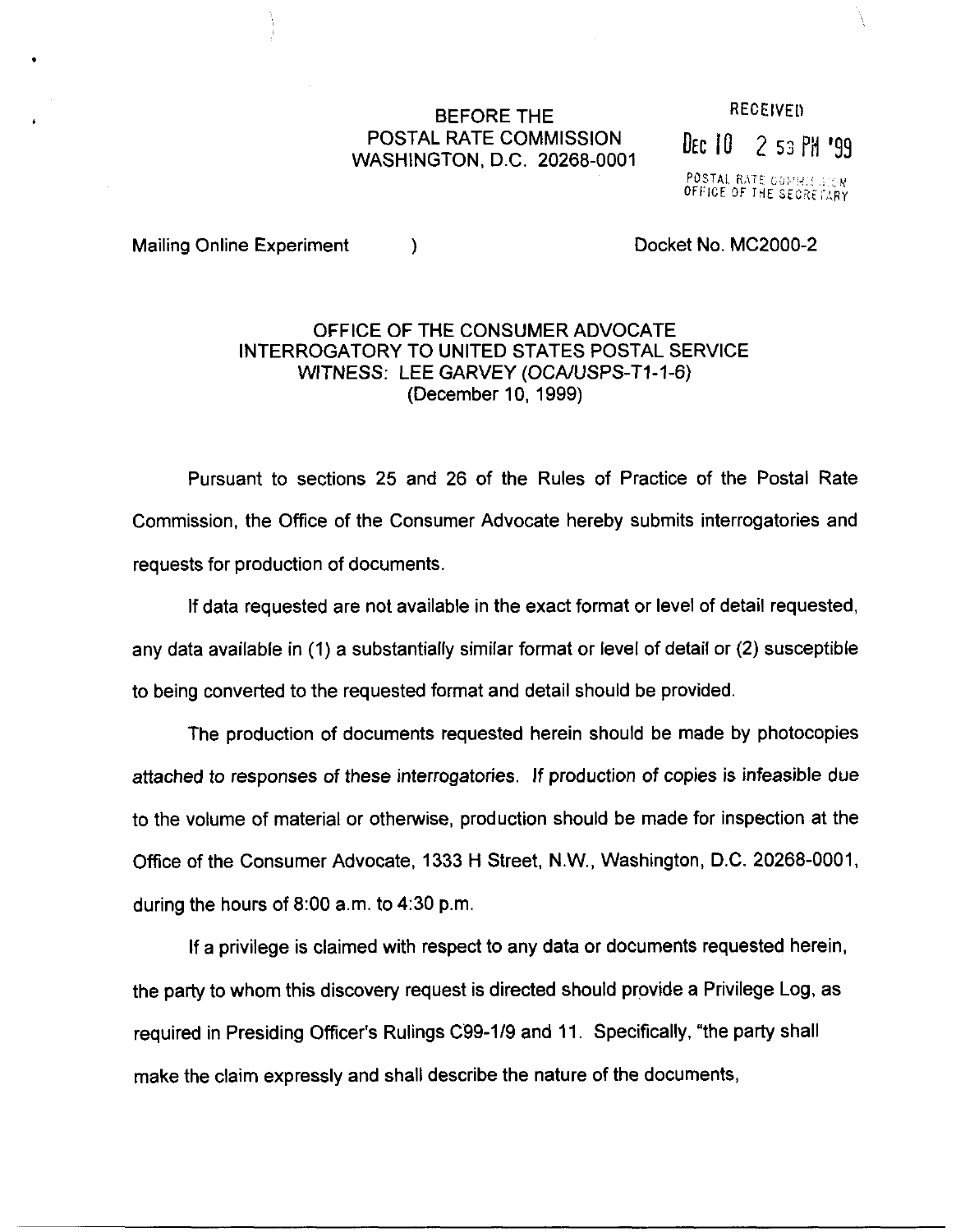communications, or things not produced or disclosed in a manner that, without revealing information itself privileged or protected, will enable other parties to assess the applicability of the privilege or protection." F.R.C.P. 26(b)(5).

The term "documents" includes, but is not limited to: letters, telegrams, memoranda, reports, studies, newspaper clippings, speeches, testimonies, pamphlets, charts, tabulations, and workpapers. The term "documents" also includes other means by which information is recorded or transmitted, including printouts, microfilms, cards, discs, tapes and recordings used in data processing together with any written material necessary to understand or use such punch cards, discs, tapes or other recordings.

"All documents" means each document, as defined above, that can be located, discovered or obtained by reasonable diligent efforts, including without limitation all documents possessed by: (a) you or your counsel; or (b) any other person or entity from whom you can obtain such documents by request or which you have a legal right to bring within your possession by demand.

"Communications" includes, but is not limited to, any and all conversations, meetings, discussions and any other occasion for verbal exchange, whether in person or by telephone, as well as all documents, including but not limited to letters, memoranda, telegrams, cables, or electronic mail.

"Relating to" means discussing, describing, reflecting, containing, analyzing, studying, reporting, commenting on, evidencing, constituting, setting forth, considering, recommending, concerning, or pertaining to, in whole or in part. Responses to requests for explanations or the derivation of numbers should be accompanied by workpapers. The term "workpapers" shall include all backup material whether prepared manually,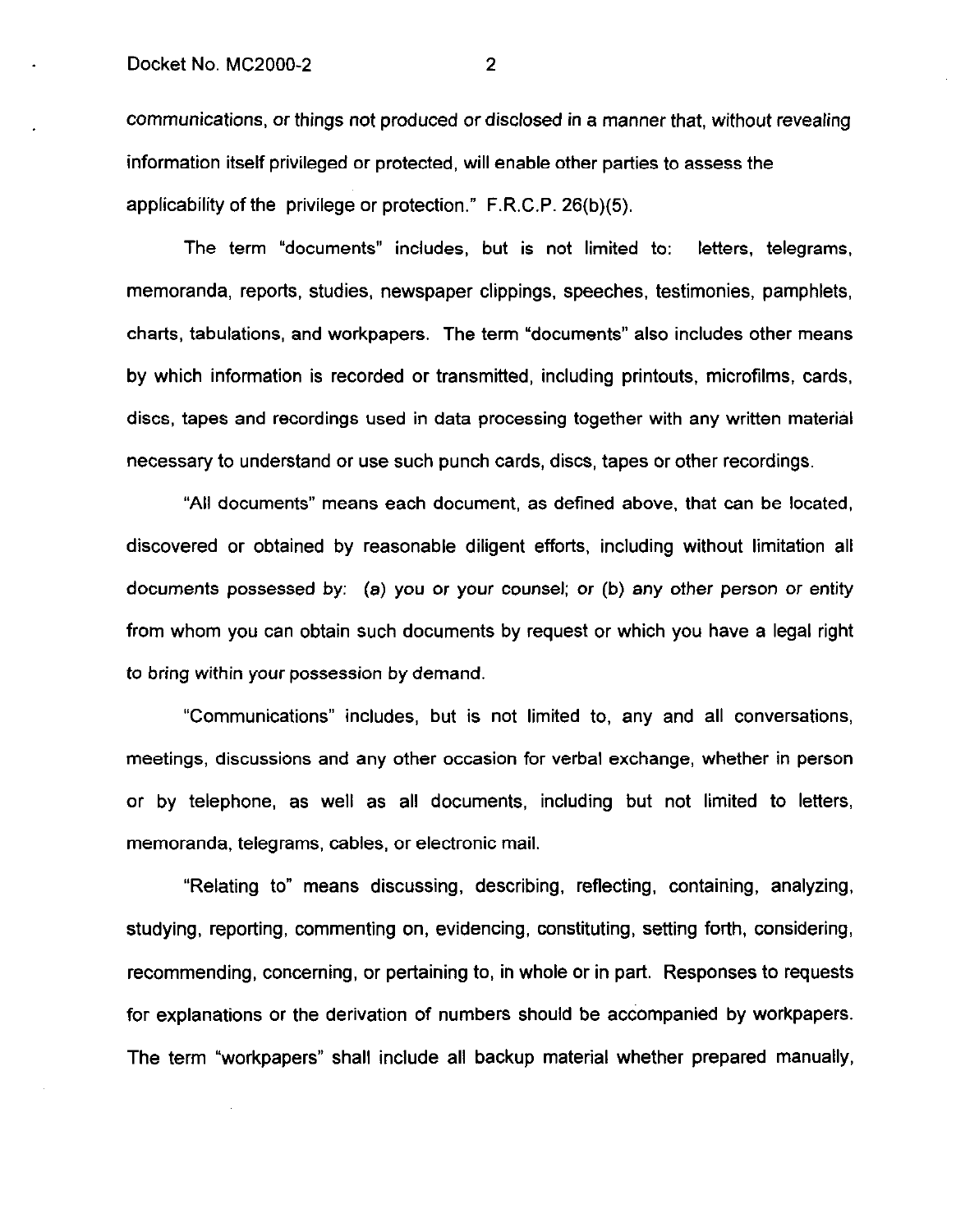mechanically or electronically, and without consideration to the type of paper used. Such workpapers should, if necessary, be prepared as part of the witness's responses and should "show what the numbers were, what numbers were added to other numbers to achieve a final result." The witness should "prepare sufficient workpapers so that it is possible for a third party to understand how he took data from a primary source and developed that data to achieve his final results." Docket No. R83-1, Tr. 10/2795-96. Where the arithmetic manipulations were performed by an electronic digital computer with internally stored instructions and no English language intermediate printouts were prepared, the arithmetic steps should be replicated by manual or other means.

Please especially note that if you are unable to provide any of the requested documents or information, as to any of the interrogatories, please provide an explanation for each instance in which documents or information cannot be or have not been provided.

Respectfully submitted,

Guarden / sew

TED P. GERAR **Director** Office of the Consumer Advocate

SHELLEY S. DREIFUSS Attorney

1333 H Street, N.W. Washington, D.C. 20268-0001 (202) 789-6830; Fax (202) 789-6819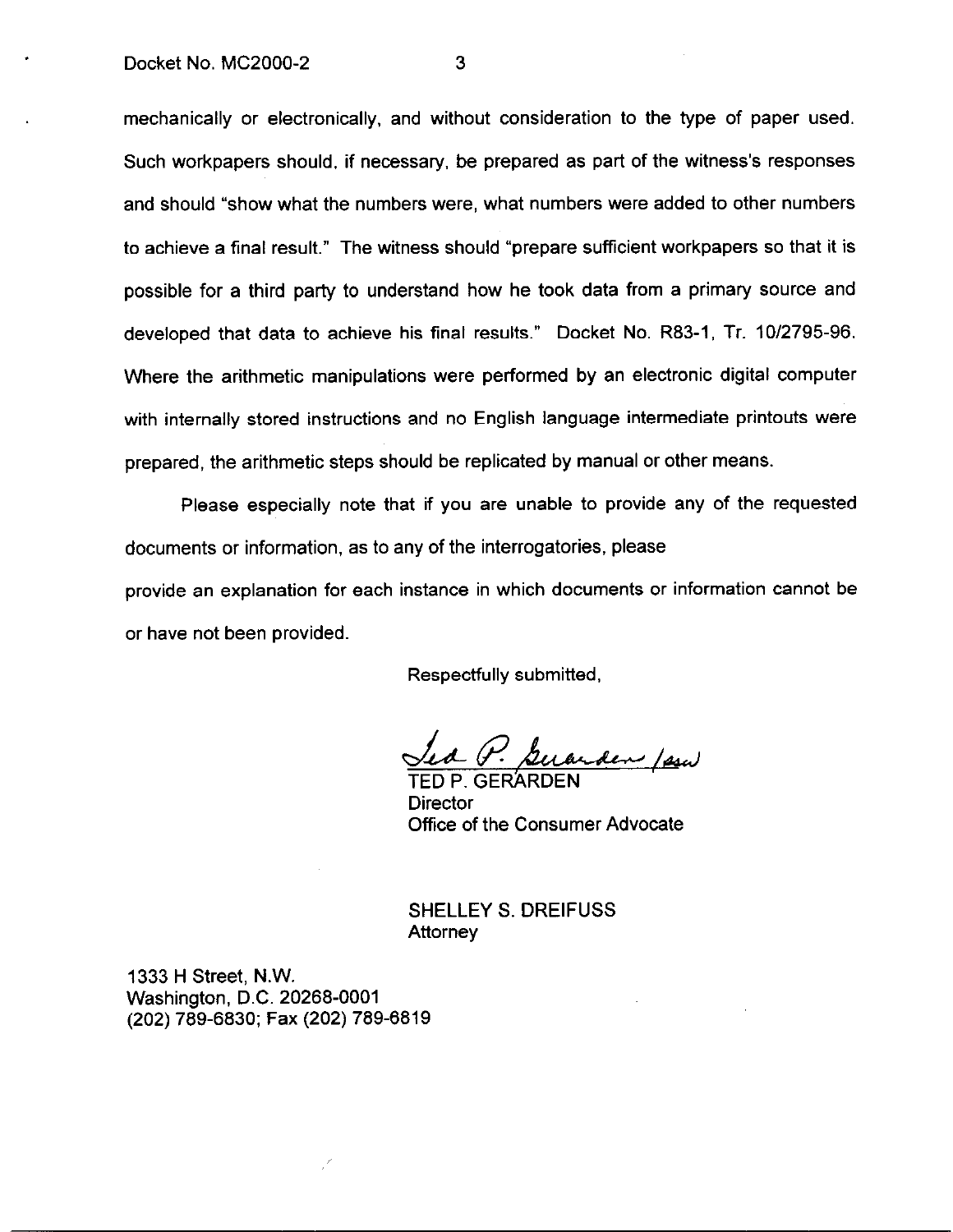OCA/USPS-T1-1. Please refer to your testimony, Appendix A, the "Experimental Data Collection Plan." Does the Postal Service plan to collect and periodically report the advertising costs of Mailing Online during the experiment as part of the "Experimental Data Collection Plan?" Please explain.

OCA/USPS-T1-2. Please refer to your testimony, Appendix A, the "Experimental Data Collection Plan."

- a. Please confirm that the mailing statement, Form 3600, will be the primary source of documentation for Mailing Online pieces entered as First-Class Mail. If you do not confirm, please explain.
- b. Please confirm that the mailing statement, Form 3602, will be the primary source of documentation for Mailing Online pieces entered as Standard (A) Mail. If you do not confirm, please explain.
- C. Please confirm that the "USPS Qualification Reports" will be a primary source of documentation for Mailing Online pieces entered as First-Class or Standard (A) Mail. If you do not confirm, please explain.
- d. Please confirm that San Mateo prepares in electronic form the mailing statements and USPS Qualification Reports identified in parts a., b. and c. of this interrogatory. If you do not confirm, please explain.
- e. Please confirm that the Postal Service will be able to preserve and retrieve the mailing statements and USPS Qualification Reports prepared in electronic form identified in parts a., b. and c. of this interrogatory. If you do not confirm, please explain.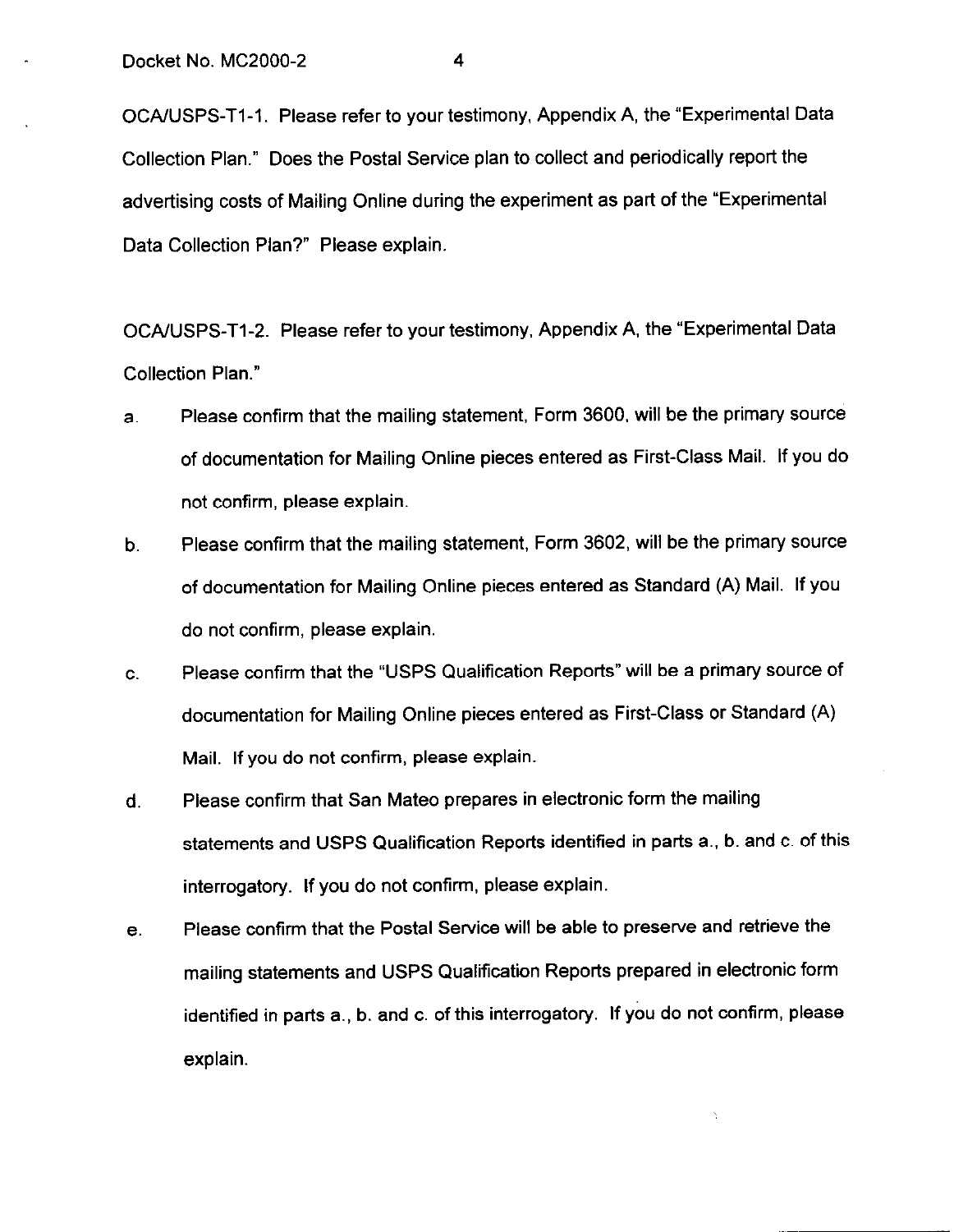- f. Please confirm that the Postal Service will collect the printed mailing statements and USPS Qualification Reports identified in parts a., b. and c. of this interrogatory that accompany the Mailing Online pieces entered at specified mail processing facilities. If you do not confirm, please explain.
- 9. Please explain how the Postal Service intends to use the electronic and printed mailing statements and USPS Qualification Reports identified in parts e. and f. of this interrogatory to provide the data identified in the "Experimental Data Collection Plan."

OCAAJSPS-Tl-3. In Docket No. MC98-1, please refer to your response to OCAIUSPS-Tl-72.

- a. Please confirm that the Version 3 system software under development will include the "Mail.dat opportunity." If you do not confirm, please explain.
- b. Please confirm that the "MaiLdat opportunity" will permit the association of mailing statements with batch numbers. If you do not confirm, please explain.
- C. Please explain how the Postal Service intends to use the "MaiLdat opportunity" to provide the data identified in the "Experimental Data Collection Plan."

OCA/USPS-T1-4. Please refer to your response to OCA/USPS-T1-45(f) in Docket No. MCg8-1.

a. On the first day of the experiment, in the case of First-Class Mail, please confirm that there are 62 job-types, and that the page-count can be equal to or less than 48 pages. If you do not confirm, please explain.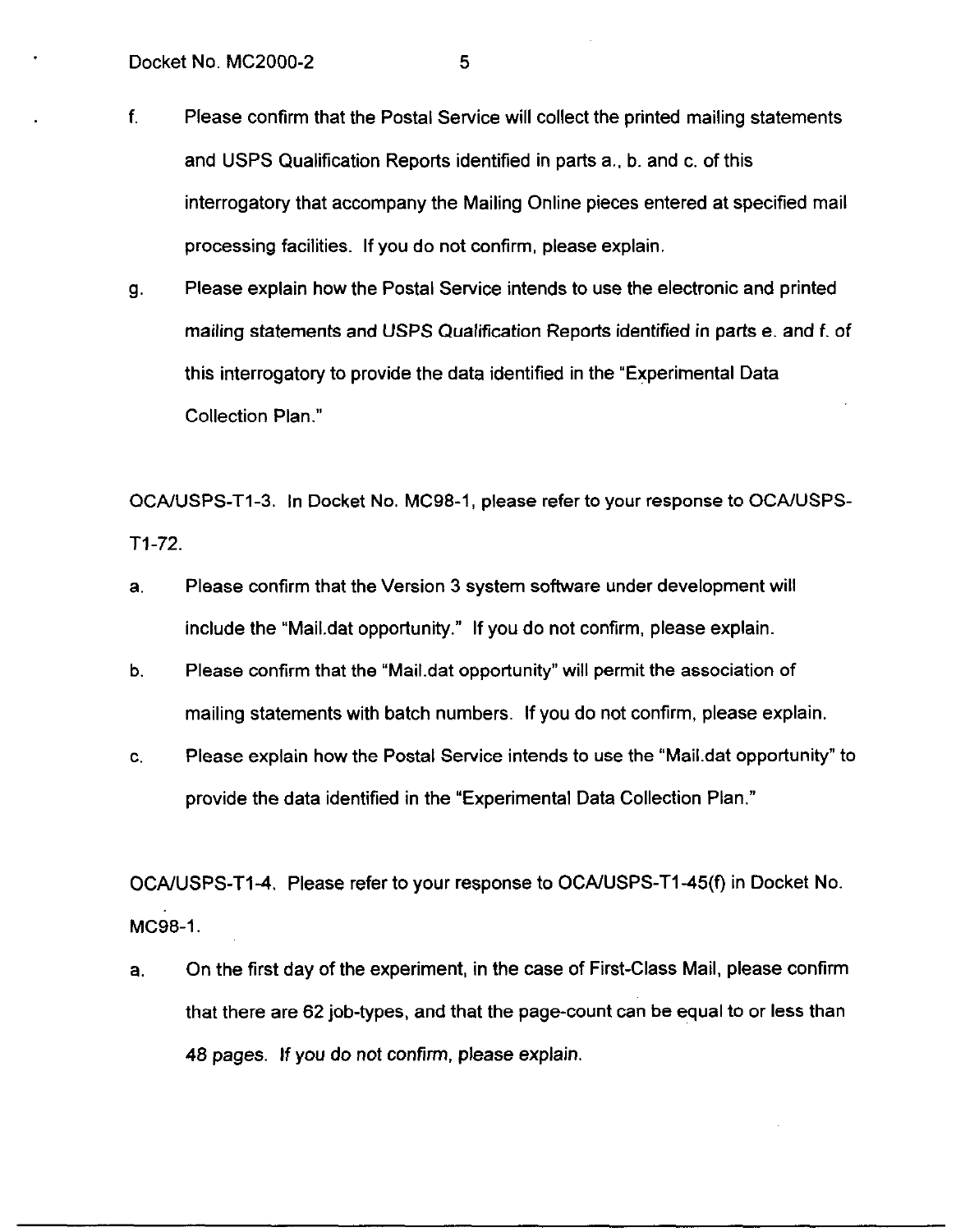- b. On the first day of the experiment, in the case of Standard (A) Mail (Regular), please confirm that there are 62 job-types, and that the page-count can be equal to or less than 48 pages. If you do not confirm, please explain.
- C. On the first day of the experiment, please confirm that Standard (A) Mail (Nonprofit), and Priority Mail and Express Mail service will not be offered to customers. If you do not confirm, please explain.

OCAAJSPS-Tl-5. Please refer to your testimony at page 2, lines 18-20, where it states, "The single piece First-Class Mail rate will be offered only as an option for mailpieces with addresses which cannot be standardized."

- a. Will the Postal Service or customers exercise this option? If customers do so, will they be informed of the amount of single piece First-Class postage separate from the First-Class or Standard (A) automation basic postage charge for their other Mailing Online pieces? Please explain.
- b. Please explain what is meant by the phrase "mailpieces with address that cannot be standardized."

OCA/USPS-Tl-6. Please refer to the response of OCA witness Callow to PB/OCA-T100-8 and PB/OCA-T100-9 in Docket No. MC98-1.

a. In PBIOCA-TIOO-8, Attachment 1, please confirm that the First-Class Mail rates listed in Attachment 1 for Mailing Online letter-size, legal-size and newsletter-size pieces by job-type and page-count are correct. If you do not confirm, please